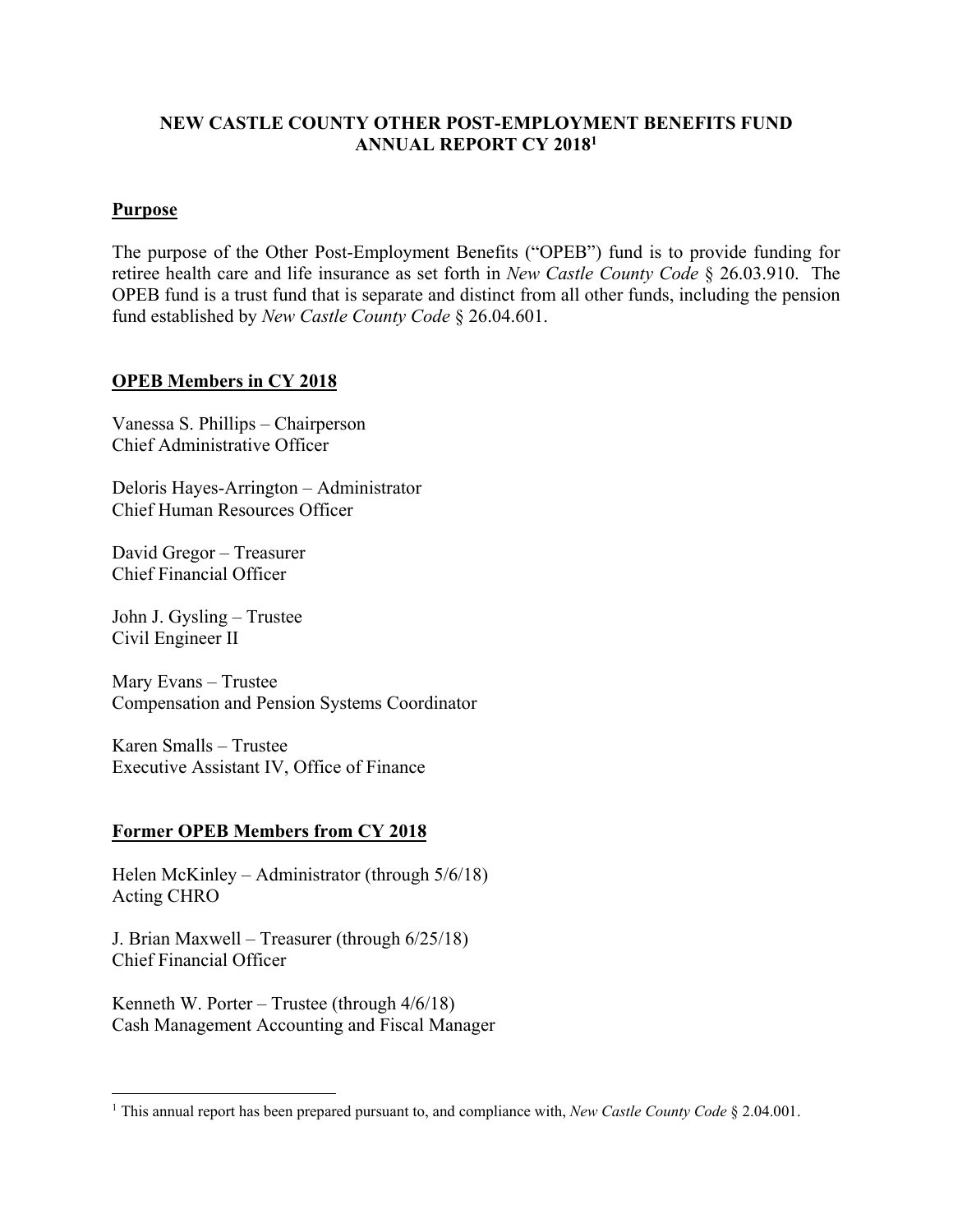#### **Meetings in CY 2018**

February 22, 2018 April 26, 2018 July 26, 2018 October 25, 2018

#### **Significant Accomplishments**

- GASB 45 requires an actuarial valuation every two years. Attached is the most recent actuarial valuation as of June 30, 2018, which was submitted by Boomershine Consulting Group, LLC, dated October 2018.
- Attached is the report from the Investment Consultant (Vanguard) for OPEB dated December 31, 2018.

#### **Challenges to Performance**

None.

#### **Recommended Changes**

None.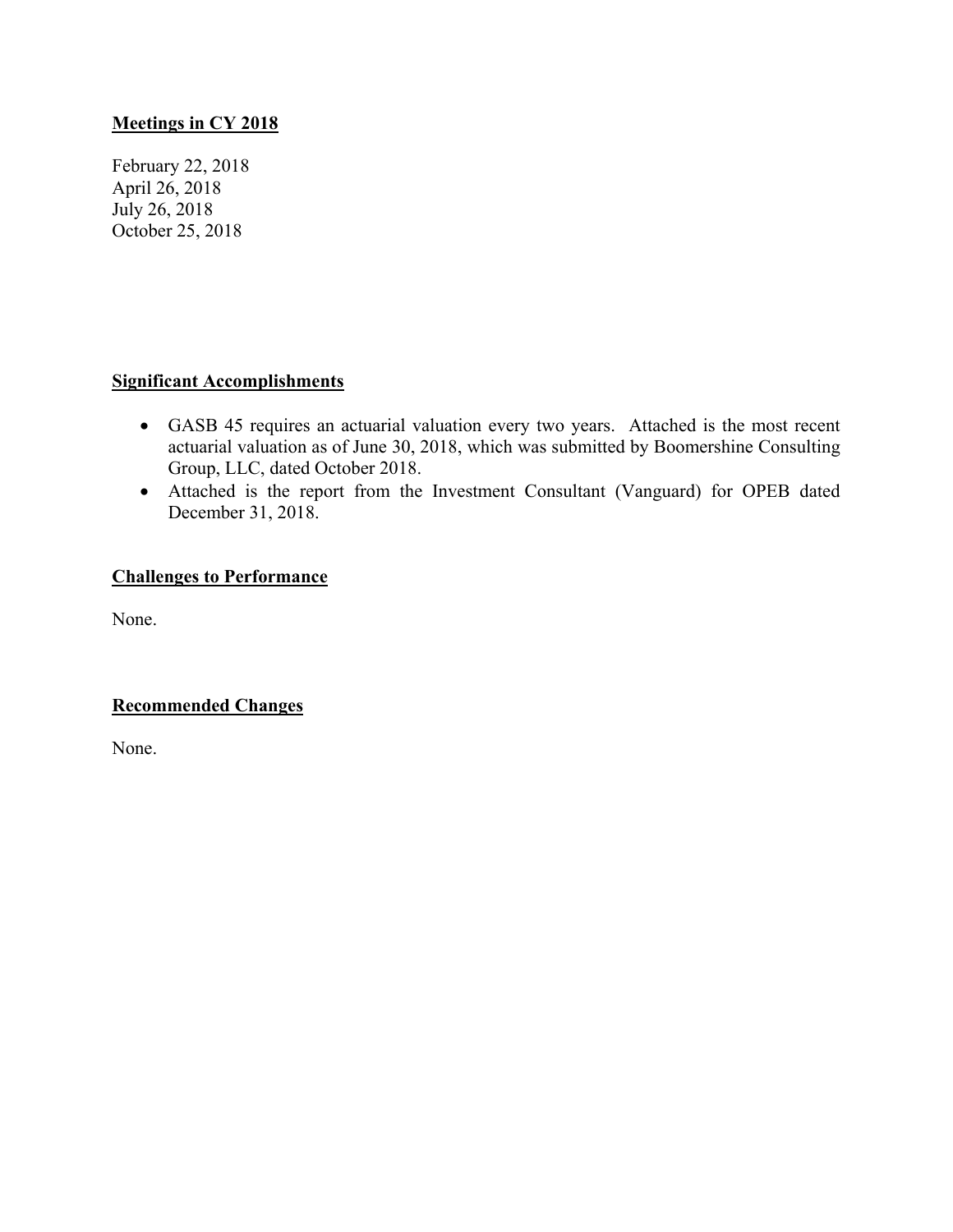New Castle County

# Other Post-Employment Benefits Actuarial Valuation

Actuarial Valuation as of June 30, 2018

October, 2018

Submitted by

Boomershine Consulting Group, LLC Executive Center 1 3300 North Ridge Road, Suite 300 Ellicott City, MD 21043